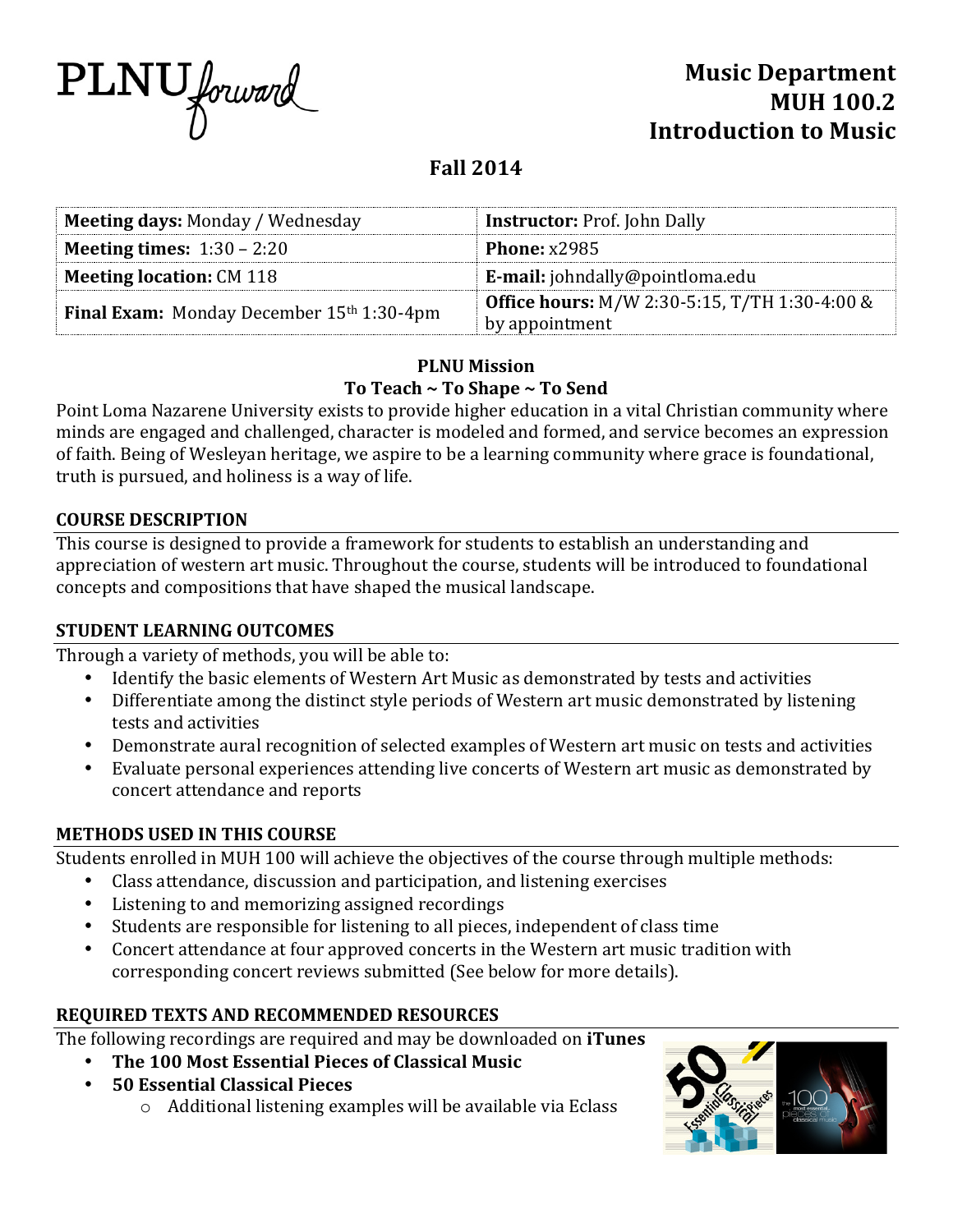Additional Resources

- A ticket is required for a professional off-campus concert  $\leq$  15)
- Some on-campus concerts require the purchase of a ticket  $\leq 10$
- Access to **iTunes is highly recommended** (Preferred audio software Free)
- A **wireless device** will be required for various class assignments and activities
- A working set of **headphones** is required for each class session.

#### **ATTENDANCE AND PARTICIPATION**

Regular and punctual attendance at all classes is considered essential to optimum academic achievement. Due to the importance of lectures, in-class presentations, group activities, and class discussions you will receive credit for your attendance.

#### **UNIVERSITY ATTENDANCE POLICY**

If the student is absent from more than 10 percent of class meetings, the instructor has the option of filing a written report, which may result in de-enrollment. If the absences exceed 20 percent, the student may be de-enrolled without notice. If the date of de-enrollment is past the last date to withdraw from a class, the student will be assigned a grade of W or WF consistent with university policy in the grading section of the catalog. See Academic Policies in the undergrad student catalog.

#### **LISTENING**

The principal homework for this class is to listen to and memorize our assigned recordings. The following are some suggestions on how to memorize this music effectively.

- Listen multiple times each day for a total of 30 minutes of listening per day
- Create a "system" to help you identify compositions (Flash Cards, Excel Document, iTunes Labels)
- Listen or view performances of the works on YouTube
- Take notes in-class (to keep track of time periods and composers)

For each full-length piece, you should be able to identify the composition's name, composer, and time period after listening to as little as ten seconds from anywhere within the piece.

#### **ASSESSMENT AND GRADING**

Students will be evaluated on their daily work, on their playing tests, and on their improvement

| Category                                     | Percentage                   |  |
|----------------------------------------------|------------------------------|--|
| Class Participation, Quizzes, and Group Work |                              |  |
| Concert Reports                              | 20 (5 extra credit possible) |  |
| Midterm Exam – First Week of March           |                              |  |
| Final Exam (Cumulative)                      |                              |  |

#### Grading for this course is on a fixed scale:

| <b>PERCENTAGE</b> | <b>GRADE</b> | <b>PERCENTAGE</b> | <b>GRADE</b> |
|-------------------|--------------|-------------------|--------------|
| 100-93            | n            | 76.9-73           |              |
| 92.9-90           | А-           | 72.9-70           |              |
| 89.9-87           | B+           | 69.9-67           |              |
| 86.9-83           |              | 66.9-63           |              |
| 82.9-80           | В-           | 62.9-60           | l ) –        |
| 79.9-77           | Դ+           | Below 60          |              |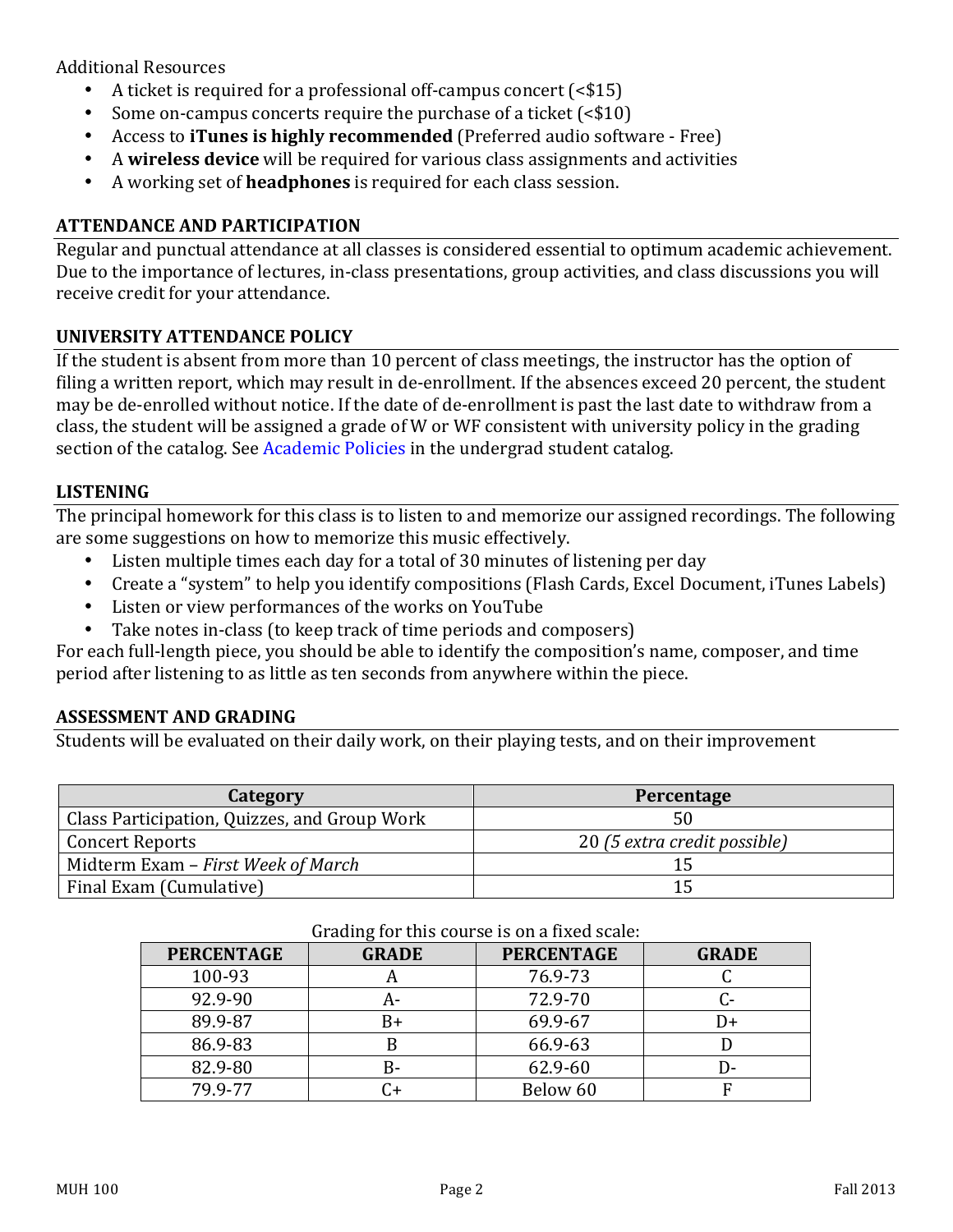# **INCOMPLETES AND LATE ASSIGNMENTS**

All assignments are to be submitted/turned in by the beginning of the class session on the day they are due—including assignments posted in Eclass. Late assignments are not accepted, so if there are any issues you know about that may prevent you from completing an assignment in a timely manner, be sure to discuss it with me before the due date! Concert Reports are due no later than one week after the event.

### **FINAL EXAMINATION POLICY**

Successful completion of this class requires taking the final examination **on its scheduled day - Monday, December 15<sup>th</sup> 1:30-4pm.** No requests for early examinations or alternative days will be approved.

#### **CONCERT ATTENDANCE POLICY**

Attendances at live concerts help students to gain a greater understanding of the complexities of this art form to help you experience how live performance enriches musical understanding and appreciation.

You are asked to attend a minimum four concerts (in their entirety) during the semester A minimum of one of them must to be a pre-approved off-campus professional (see below) Concerts need to represent western art music (*not musical theatre, gospel, rock, pop, etc*) Only one of the 3 on-campus concerts may be a of the jazz idiom (PLNU Jazz Band or Vocal Jazz)

#### **PLNU On-campus Concerts:**

http://www.pointloma.edu/experience/academics/schools-departments/department-music/music-events

**Approved Off-Campus Professional Concert Opportunities** *(will require the purchase of a ticket):* **San Diego Symphony** http://www.sandiegosymphony.org/

*Student Last Minute Discount tickets are available for selected performances for \$10 cash only. ALWAYS CALL BEFORE HEADING DOWN. Great programs such as Symphony Night Live are available. Call 619.235.0804.*

La Jolla Music Society - www.LJMS.org **San Diego Opera – www.sdopera.com** Los Angeles Philharmonic http://www.laphil.com/ Los Angeles Opera http://www.losangelesopera.com/ La Jolla Symphony & Chorus http://www.lajollasymphony.com/index.php The Art of Elan - \$10 student tickets http://www.artofelan.org/

#### **CONCERT REPORTS**

**Submit on Eclass within one week of the concert.** Requirements are found on Eclass. **Minimum Submission Timeline:** 

Minimum of 1 attended by  $10/13 \sim 2$  attended by  $11/2 \sim 3$  attended by 11/24 All reports due by noon on 12/15

# **USE OF TECHNOLOGY**

Point Loma Nazarene University encourages the use of technology for learning, communication, and collaboration. It is each student's responsibility to check his or her PLNU email on a daily basis. Since Eclass will be used in this course, it is each student's responsibility to be able to access Eclass and complete required tasks on time. Audacity and iTunes are preferred software and are available for free online (tutorials are available on Eclass). For help contact the Helpdesk x2222.

You are encouraged to bring your laptop, iPad, and/or cell phone to class—but please make sure you use them appropriately and responsibly. If a tech tool becomes a distraction or disruption while class is in session, I will ask you to put it away or invite you to no longer bring it to class.